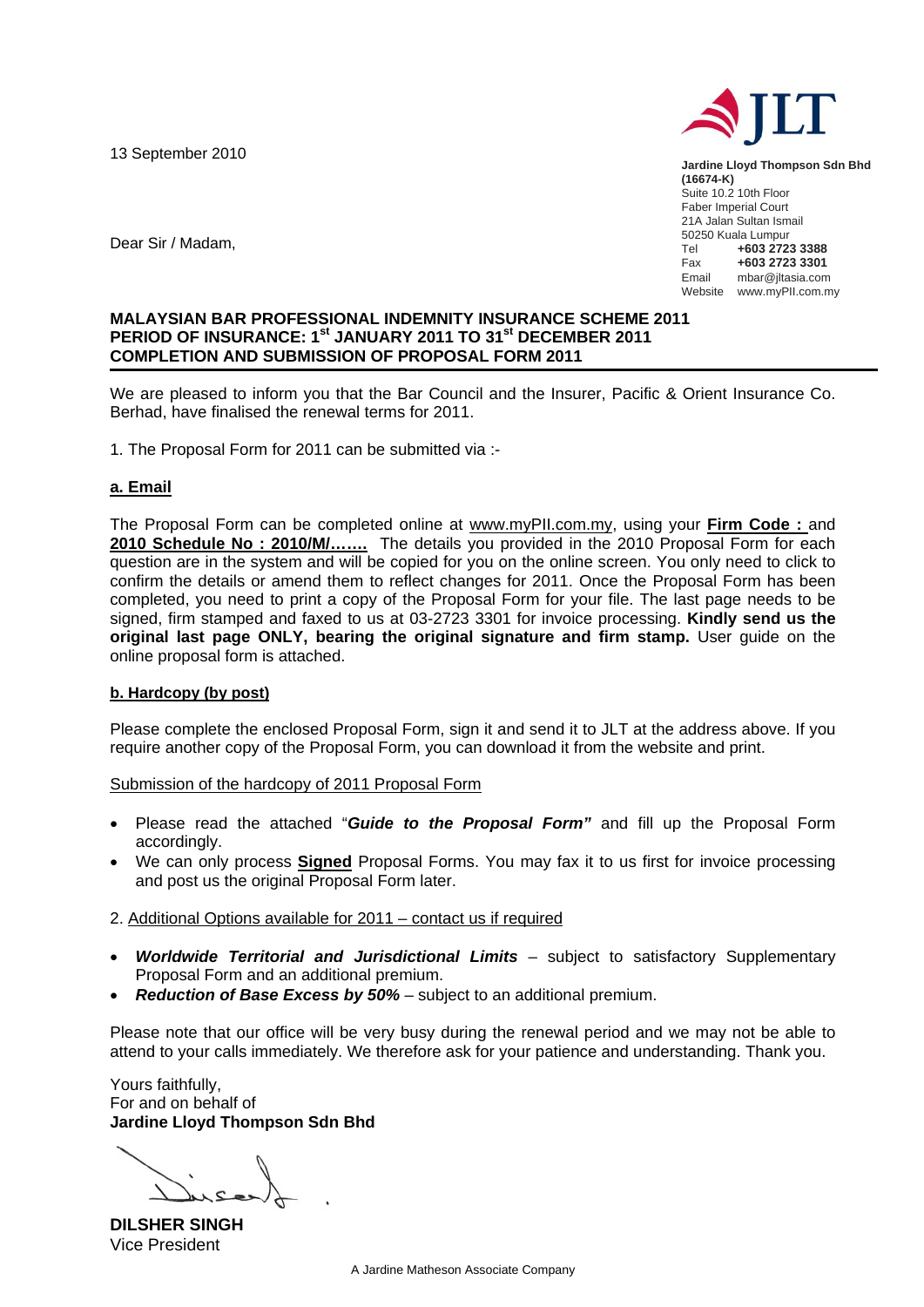

# **GUIDE TO PROPOSAL FORM 2011 PROFESSIONAL INDEMNITY INSURANCE**

| <b>PAGE</b> | <b>QUESTION</b>                                 | <b>REMARKS</b>                                                                                                                                                                                                                                          |  |  |  |  |  |  |  |  |
|-------------|-------------------------------------------------|---------------------------------------------------------------------------------------------------------------------------------------------------------------------------------------------------------------------------------------------------------|--|--|--|--|--|--|--|--|
| Page 1      | <b>Question 1</b><br><b>DETAILS OF FIRM</b>     | (a) Indicate the name of the Firm as approved by the Bar Council via their "letter<br>of no objection"                                                                                                                                                  |  |  |  |  |  |  |  |  |
|             |                                                 | (b) Indicate the date Bar Council unconditionally approved the Name of Firm.<br>(c) Indicate latest correspondence address of the Main Office.<br>(d) Indicate latest telephone numbers, facsimile and the Firm's e-mail address of<br>the Main Office. |  |  |  |  |  |  |  |  |
| Page 1      | Question 2 (a)                                  | Please state name of each and every                                                                                                                                                                                                                     |  |  |  |  |  |  |  |  |
|             | <b>DETAILS OF LEGAL</b><br><b>PRACTITIONERS</b> | (1) Sole Proprietor/Partner<br>(2) Consultant<br>(3) Legal Assistant                                                                                                                                                                                    |  |  |  |  |  |  |  |  |
|             |                                                 | Other staff/personnel e.g. pupils in chamber, interns, office manager, clerical,<br>secretarial, despatch, etc are NOT to be listed here and are to be part of the<br>headcount in Question 3.                                                          |  |  |  |  |  |  |  |  |
|             |                                                 | Note: Please list the name of every legal practitioner<br>who is currently with the Firm.                                                                                                                                                               |  |  |  |  |  |  |  |  |
| Page 2      | Question 2 (b)                                  | You NEED to REPEAT the names indicated in Question 2(a) IF the legal<br>practitioner was from another firm and JOINED your Firm AFTER 1 January 2006.                                                                                                   |  |  |  |  |  |  |  |  |
|             | <b>INFORMATION ON</b><br><b>PREVIOUS FIRM</b>   | Include details of the legal practitioner's previous firm, date joined and left and also<br>the designation/status (e.g. partner, legal assistant, etc.) whilst he/she was at that<br>previous firm.                                                    |  |  |  |  |  |  |  |  |
| Page 2      | <b>Question 3</b>                               | Indicate the number of staff on payroll excluding the names from Question 2 (a).                                                                                                                                                                        |  |  |  |  |  |  |  |  |
|             | <b>NON-ADMITTED</b><br><b>STAFF</b>             | Note: All staff who are NOT legal practitioners                                                                                                                                                                                                         |  |  |  |  |  |  |  |  |
| Page 2      | <b>Question 4</b>                               | Please provide information based on the Gross Annual Legal Fees billed the last<br>Financial Year (2010) and the estimate for the Current Year (2011).                                                                                                  |  |  |  |  |  |  |  |  |
|             | <b>GROSS ANNUAL</b><br><b>LEGAL FEES</b>        |                                                                                                                                                                                                                                                         |  |  |  |  |  |  |  |  |
| Page 3      | <b>Question 5</b><br><b>NATURE OF WORK</b>      | Please provide a breakdown of the Fees based on the type of work that your Firm<br>is doing.                                                                                                                                                            |  |  |  |  |  |  |  |  |
|             |                                                 | (a) Company Work X 100%<br>(e) Taxation $X$ 100%<br><b>Total Gross Annual Legal Fees</b><br><b>Total Gross Annual Legal Fees</b>                                                                                                                        |  |  |  |  |  |  |  |  |
|             |                                                 | (b) Insolvency Work X 100%<br>(f) Civil Litigation X 100%<br><b>Total Gross Annual Legal Fees</b><br><b>Total Gross Annual Legal Fees</b>                                                                                                               |  |  |  |  |  |  |  |  |
|             |                                                 | (c) Conveyancing Commercial X 100%<br>(g) Criminal Litigation X 100%<br><b>Total Gross Annual Legal Fees</b><br><b>Total Gross Annual Legal Fees</b>                                                                                                    |  |  |  |  |  |  |  |  |
|             |                                                 | (d) Conveyancing Residential X 100%<br>(h) All other work $X$ 100%<br><b>Total Gross Annual Legal Fees</b><br><b>Total Gross Annual Legal Fees</b>                                                                                                      |  |  |  |  |  |  |  |  |
|             |                                                 | (Please describe 'All other work')                                                                                                                                                                                                                      |  |  |  |  |  |  |  |  |
|             |                                                 | Note: If you are a new firm, please complete based on<br>estimates for the type of work you expect to do.                                                                                                                                               |  |  |  |  |  |  |  |  |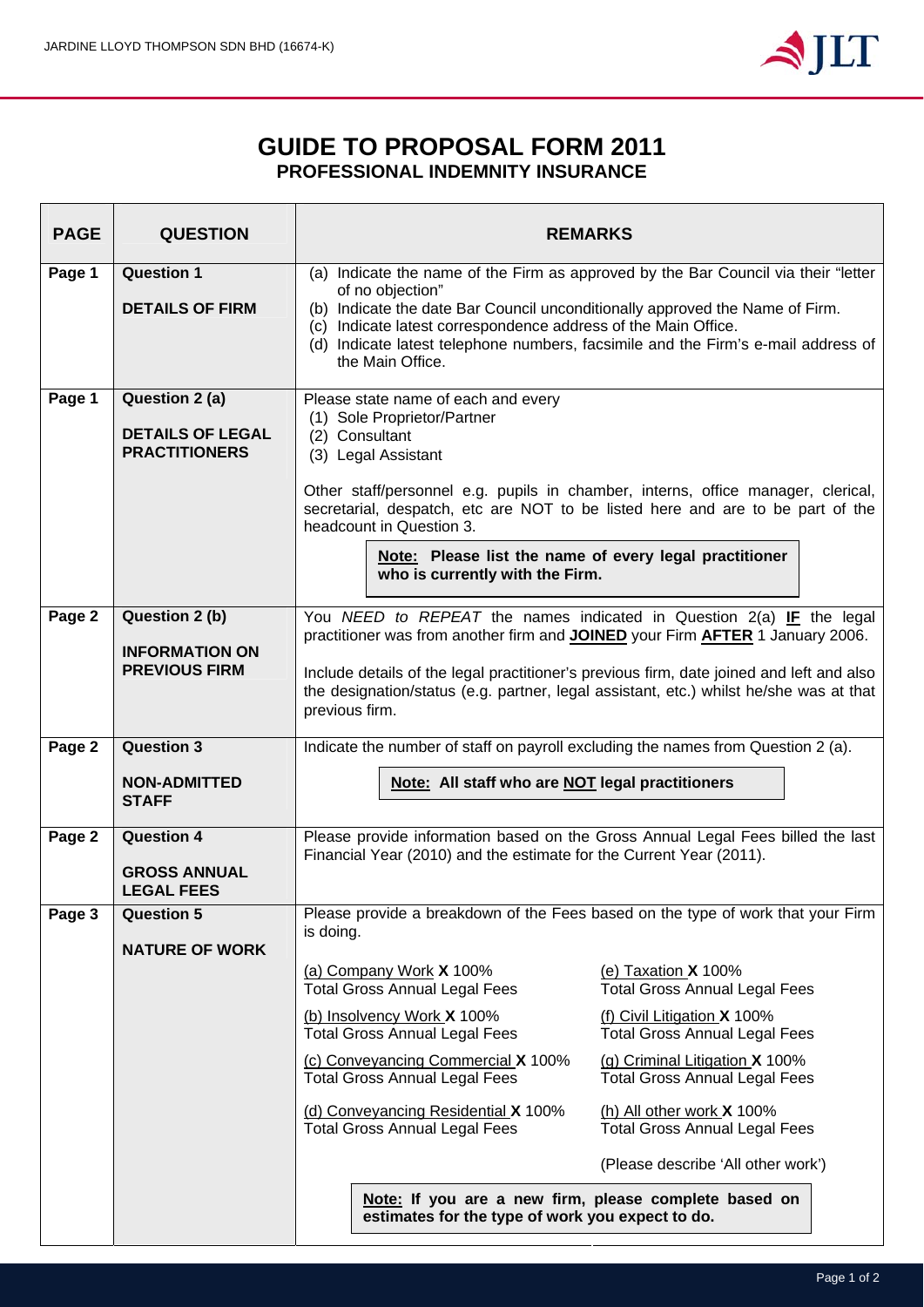

| Page 3 | <b>Question 6</b>                                       | (a) Please confirm the claims history of <b>BOTH</b> the Firm and <b>ALL</b> the legal<br>practitioners named in Question 2 including any previous notifications to                                                                                                                                                                                                                                                                                                                                                                                                                                                                                                                                                                        |  |  |  |  |  |  |  |
|--------|---------------------------------------------------------|--------------------------------------------------------------------------------------------------------------------------------------------------------------------------------------------------------------------------------------------------------------------------------------------------------------------------------------------------------------------------------------------------------------------------------------------------------------------------------------------------------------------------------------------------------------------------------------------------------------------------------------------------------------------------------------------------------------------------------------------|--|--|--|--|--|--|--|
|        | <b>CLAIMS EXPERIENCE</b>                                | Insurers.                                                                                                                                                                                                                                                                                                                                                                                                                                                                                                                                                                                                                                                                                                                                  |  |  |  |  |  |  |  |
|        |                                                         | (b) Please confirm as in (a) above.                                                                                                                                                                                                                                                                                                                                                                                                                                                                                                                                                                                                                                                                                                        |  |  |  |  |  |  |  |
|        |                                                         | Note: When completing this Question please note the following: -<br>If YES is ticked for (a) and/or (b), please provide details for each claim<br>or threatened claim.<br>Please declare the claims experience even if the claim was described<br>in the 2010 Proposal Form or previously notified to Insurers from<br>1.1.2006<br>Please declare claims against your Firm and/or any of the legal<br>practitioners named in Question 2.<br>Please declare claims against any of the legal practitioners at his/her<br>previous firm.<br>The DECLARATION requires the firm to obtain WRITTEN<br>٠<br>CONFIRMATION from each legal practitioner named in this Form that<br>he/she is aware and responsible for the accuracy of the answers. |  |  |  |  |  |  |  |
| Page 3 | <b>Question 7</b>                                       | To declare any circumstances that the Firm/legal practitioners may be aware of and<br>which may give rise to a claim. This includes any circumstance against the legal                                                                                                                                                                                                                                                                                                                                                                                                                                                                                                                                                                     |  |  |  |  |  |  |  |
|        | <b>NOTIFIABLE</b><br><b>CIRCUMSTANCES</b>               | practitioner, any predecessor/principal/consultant/professional assistant, or the<br>legal practitioner's previous firm and/or the firm's predecessor.                                                                                                                                                                                                                                                                                                                                                                                                                                                                                                                                                                                     |  |  |  |  |  |  |  |
|        |                                                         | Please refer to the Note in Question 6 as a guide to complete this question.                                                                                                                                                                                                                                                                                                                                                                                                                                                                                                                                                                                                                                                               |  |  |  |  |  |  |  |
|        |                                                         | The same criteria apply to Notifiable Circumstances.                                                                                                                                                                                                                                                                                                                                                                                                                                                                                                                                                                                                                                                                                       |  |  |  |  |  |  |  |
| Page 4 | <b>Question 8</b><br><b>TOP-UP</b><br><b>QUOTATIONS</b> | Complete this question if you wish to obtain quotations for Top-Up insurance.                                                                                                                                                                                                                                                                                                                                                                                                                                                                                                                                                                                                                                                              |  |  |  |  |  |  |  |
| Page 4 | <b>DECLARATION</b>                                      | <b>EXCEPT</b> for Sole Proprietorships, any one Partner/Principal may sign the Proposal<br>Form on the Firm's behalf. However, ALL parties named in the Proposal Form<br>must ensure that they are aware of all information stated in the Proposal Form.                                                                                                                                                                                                                                                                                                                                                                                                                                                                                   |  |  |  |  |  |  |  |
|        |                                                         | Prior to signing the Declaration, the Partner/Principal signing<br>Note:<br>should obtain WRITTEN CONFIRMATION from each of the persons named<br>in Questions 2(a) and 2(b) for the answers to Questions 6 and 7.<br>Subsequent claims of ignorance or inaccuracy with regard to the answers<br>in the completed Proposal Form will not be accepted as all legal<br>practitioners/partners are deemed to have sighted and declared the<br>requisite information. Insurers reserve the right to deny any claim that is<br>notified AFTER submission of the Proposal Form if it is established that<br>you were aware of the claim/circumstance on or before the date when the<br>Proposal Form was received by Insurers.                    |  |  |  |  |  |  |  |
| Page 4 | <b>EXECUTION OF</b><br><b>PROPOSAL FORM</b>             | Please ensure that the Proposal Form is signed by the Sole Proprietor/a Partner of<br>the firm ensuring the following information is CLEARLY STATED:-<br>Full name of the signatory<br>Ξ<br>Date Proposal Form is signed<br>٠<br>Firm stamp must be legible<br>П                                                                                                                                                                                                                                                                                                                                                                                                                                                                           |  |  |  |  |  |  |  |
|        |                                                         | Please Post/Courier the <b>ORIGINAL PROPOSAL FORM</b> to JLT so we may process<br>and send the Mandatory Invoice to your Firm.                                                                                                                                                                                                                                                                                                                                                                                                                                                                                                                                                                                                             |  |  |  |  |  |  |  |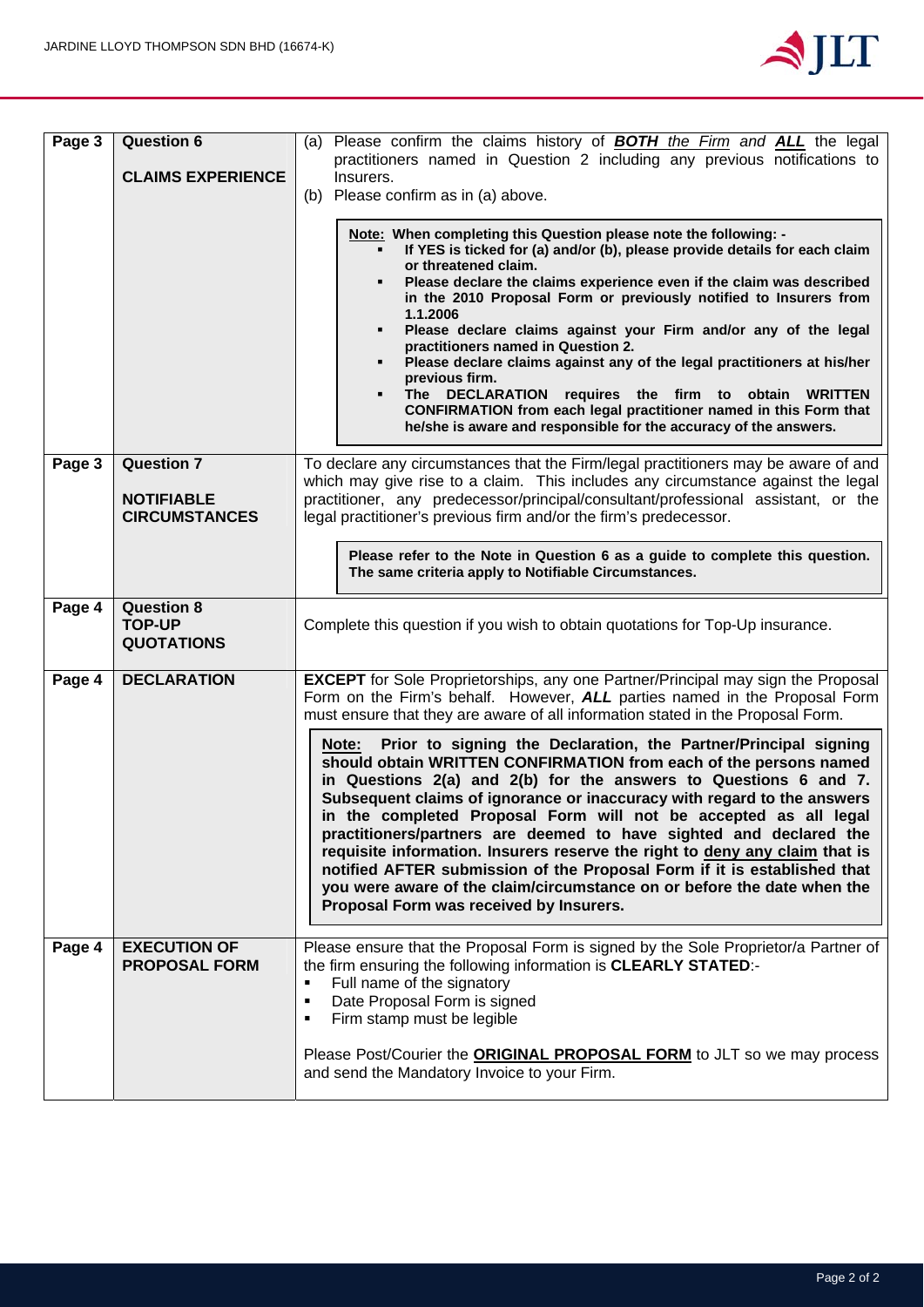# **PROPOSAL FORM 2011 BAR COUNCIL MALAYSIA - PROFESSIONAL INDEMNITY SCHEME**



The cover under the Scheme is to indemnify the Firm/legal practitioners against any civil liability incurred in the course of practice in Malaysia as governed by the Legal Profession Act 1976.

#### **Note:**

For terms, conditions and exceptions please refer to the Certificate of Insurance when issued by Insurers.

# **BEFORE COMPLETING THIS FORM PLEASE READ THESE IMPORTANT NOTICES**

- 1. Your attention is drawn to Section 149(4) of the Insurance Act 1996 (Malaysia). You are to disclose in this Proposal Form, fully and faithfully, all the facts which you know or ought to know, otherwise the policy issued hereunder may be void.
- 2. Every question must be answered. You must fully and clearly give the information asked. If the space provided is not sufficient to record a complete answer, please record the answer on a separate sheet of paper, sign, date and attach it to the Proposal Form.
- 3. This Proposal Form must be completed and signed by the Proposer. If the Form is completed by any other person, you must ensure that you are aware of all information stated herein.

| <b>Question 1: Details of Firm</b> |                                                                                                                                                                                                                                                                                        |  |
|------------------------------------|----------------------------------------------------------------------------------------------------------------------------------------------------------------------------------------------------------------------------------------------------------------------------------------|--|
| (a) Name of Firm                   |                                                                                                                                                                                                                                                                                        |  |
| (b) Date established               |                                                                                                                                                                                                                                                                                        |  |
| (c) Address for correspondence     |                                                                                                                                                                                                                                                                                        |  |
|                                    |                                                                                                                                                                                                                                                                                        |  |
|                                    |                                                                                                                                                                                                                                                                                        |  |
|                                    |                                                                                                                                                                                                                                                                                        |  |
| $(d)$ Tel                          | Fax Particular Contract Contract Contract Contract Contract Contract Contract Contract Contract Contract Contract Contract Contract Contract Contract Contract Contract Contract Contract Contract Contract Contract Contract<br>E-mail<br><u> 1980 - Jan Barbara Barat, manazarta</u> |  |

#### **Question 2 (a): Details of Legal Practitioners**

#### **Please state whether Sole Proprietor (SP), Partner (P), Consultant (C) or Legal Assistant (LA)**

| No | <b>Full Name</b> | SP/P/C/LA | Sijil Annual No. |
|----|------------------|-----------|------------------|
|    |                  |           |                  |
|    |                  |           |                  |
|    |                  |           |                  |
|    |                  |           |                  |
|    |                  |           |                  |
|    |                  |           |                  |
|    |                  |           |                  |
|    |                  |           |                  |
|    |                  |           |                  |
|    |                  |           |                  |
|    |                  |           |                  |
|    |                  |           |                  |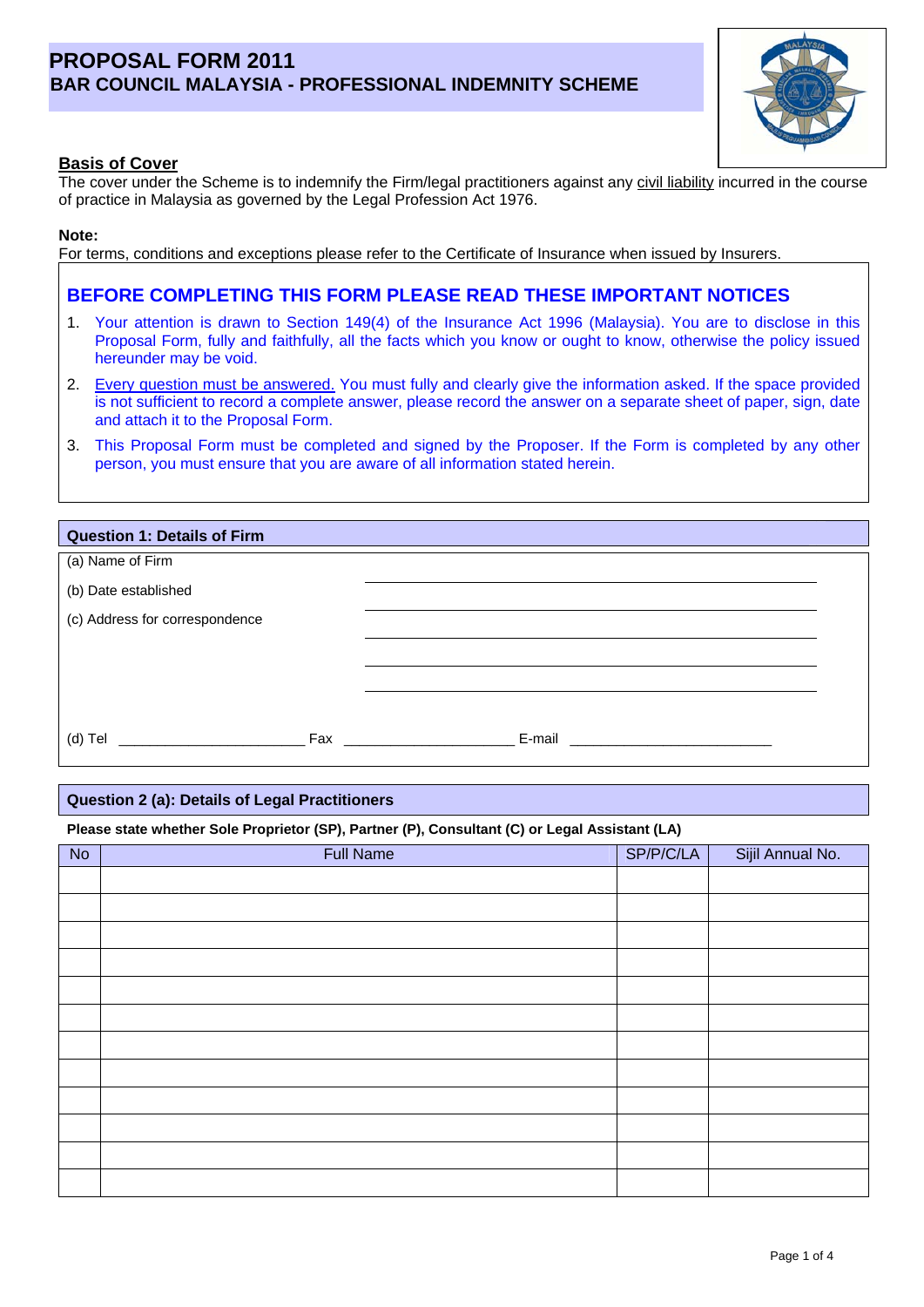#### **Question 2 (b): For each of the legal practitioners named in 2 (a) who established this Firm or joined this Firm from a previous firm AFTER 1.1.2006, please complete this question with the full name of the legal practitioner, name of the previous firm, dates the legal practitioner joined and left the previous firm and his position while at the previous firm**

\*Sole Proprietor (SP), Partner (P), Consultant (C) or Legal Assistant (LA)

| No | <b>Full Name</b> | Previous Firm | Date Joined<br>Previous Firm | Date Left<br>Previous Firm | Position at<br>Previous Firm<br>$SP/P/C/LA^*$ |
|----|------------------|---------------|------------------------------|----------------------------|-----------------------------------------------|
|    |                  |               |                              |                            |                                               |
|    |                  |               |                              |                            |                                               |
|    |                  |               |                              |                            |                                               |
|    |                  |               |                              |                            |                                               |
|    |                  |               |                              |                            |                                               |
|    |                  |               |                              |                            |                                               |
|    |                  |               |                              |                            |                                               |
|    |                  |               |                              |                            |                                               |
|    |                  |               |                              |                            |                                               |
|    |                  |               |                              |                            |                                               |
|    |                  |               |                              |                            |                                               |
|    |                  |               |                              |                            |                                               |
|    |                  |               |                              |                            |                                               |
|    |                  |               |                              |                            |                                               |
|    |                  |               |                              |                            |                                               |
|    |                  |               |                              |                            |                                               |
|    |                  |               |                              |                            |                                               |
|    |                  |               |                              |                            |                                               |

#### **Question 3: Non-Admitted Staff\*** [excluding those named in Question 2(a)]

\* Office Managers, Secretaries, Litigation & Conveyancing Clerks, Paralegals, Pupils, Office Boys, Typists, Messengers, etc. A part-time employee =  $\frac{1}{2}$  a full-time employee.

Number of Non-admitted Staff

#### **Question 4: Gross Legal Fee Income**

|                                      | <b>Last Financial Year</b> | <b>Estimate for the Current Year</b> |
|--------------------------------------|----------------------------|--------------------------------------|
| Gross annual legal fees debited      | <b>RM</b>                  | RM                                   |
| * Gross annual American fees debited | RM                         | RM                                   |
| Total                                | <b>RM</b>                  | <b>RM</b>                            |

**\* Note :** American fees relate to legal fees debited for work done in Malaysia or elsewhere for client(s) with an address in North America or Canada or owned/controlled by person(s) domiciled there.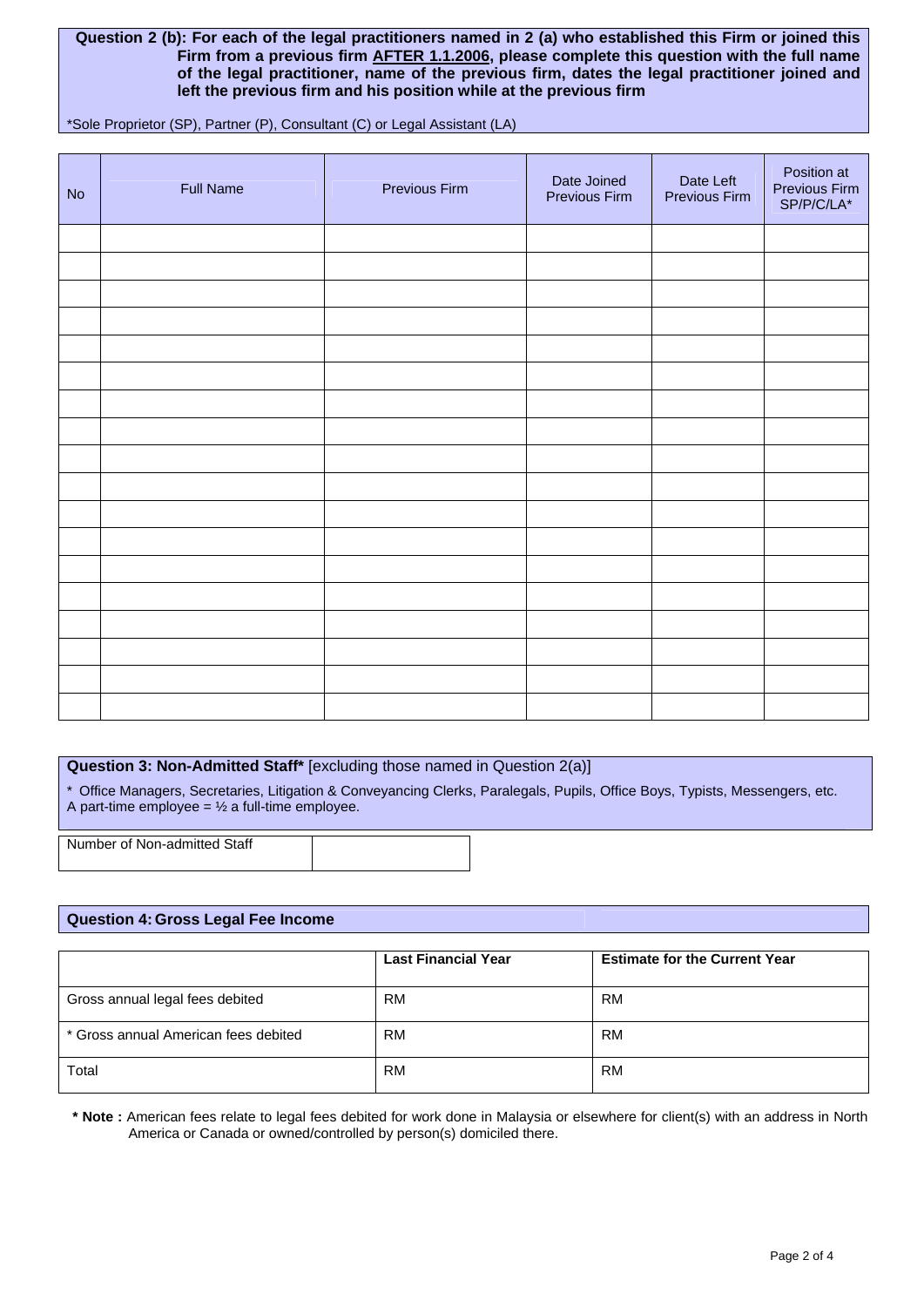|     | Question 5: Nature of Work: Please state estimated percentage of work based on the total gross annual<br>legal fees debited in the last Financial Year to nearest whole number |      |
|-----|--------------------------------------------------------------------------------------------------------------------------------------------------------------------------------|------|
| (a) | Company/Corporate/Commercial or Financial Work                                                                                                                                 |      |
|     | (e.g. acquisitions, takeover, share issues, general company and                                                                                                                |      |
|     |                                                                                                                                                                                | ℅    |
| (b) |                                                                                                                                                                                |      |
| (c) |                                                                                                                                                                                | $\%$ |
| (d) |                                                                                                                                                                                | $\%$ |
| (e) |                                                                                                                                                                                | $\%$ |
| (f) |                                                                                                                                                                                | $\%$ |
| (g) |                                                                                                                                                                                | $\%$ |
| (h) |                                                                                                                                                                                | %    |
|     |                                                                                                                                                                                |      |
|     |                                                                                                                                                                                |      |

|     | <b>Question 6: Claims Experience</b>                                                                                                                                         |                                                     |  |  |  |  |  |  |
|-----|------------------------------------------------------------------------------------------------------------------------------------------------------------------------------|-----------------------------------------------------|--|--|--|--|--|--|
|     |                                                                                                                                                                              | YES<br><b>NO</b>                                    |  |  |  |  |  |  |
| (a) | Have any claims been made against the Firm or any legal practitioners named in Questions 2<br>(a) and 2 (b) including whilst at a previous firm since 1.1.2006? Please tick. | $\mathbf{1}$ $\mathbf{1}$ $\mathbf{1}$ $\mathbf{1}$ |  |  |  |  |  |  |
| (b) | Since 1.1.2006 has any letter of demand, notice of intended claim or any intimation or threat of<br>a claim been received by the Firm?                                       |                                                     |  |  |  |  |  |  |

**Total 100 %**

If "YES" please provide the following details for each claim or threatened claim **(even if you have previously notified Insurers)**, attaching a separate page if necessary. (If there has been a claim which you have not notified, please write "Not notified" in the Date of Notification column.)

| <b>Date of Notification to Insurers</b><br>(of writs, letters of demand or threat) | <b>Claimant / Potential Claimant</b> | <b>Settled (Yes/No)</b><br>(If 'Yes' please provide the date<br>Insurers closed the file or copy of<br>letter from Insurers/their agents) |
|------------------------------------------------------------------------------------|--------------------------------------|-------------------------------------------------------------------------------------------------------------------------------------------|
|                                                                                    |                                      |                                                                                                                                           |
|                                                                                    |                                      |                                                                                                                                           |
|                                                                                    |                                      |                                                                                                                                           |
|                                                                                    |                                      |                                                                                                                                           |

#### **Question 7: Circumstances which may reasonably be expected to give rise to a claim**

Is any legal practitioner named in Questions 2 (a) and 2 (b), AFTER ENQUIRY, aware of any occurrence or circumstances which may reasonably be expected to give rise to a claim against him/her, any predecessor or any principal, consultant, or professional assistant including arising at that person's previous firm in or of the Firm or its predecessor/s? Please tick as appropriate.

 **YES NO** 

|                                          |  |  |  | If "YES" please provide full details of each occurrence or circumstances (attach a separate page if necessary). If the |  |  |  |  |  |
|------------------------------------------|--|--|--|------------------------------------------------------------------------------------------------------------------------|--|--|--|--|--|
|                                          |  |  |  | circumstance has been notified to Insurers previously, please state if matter is settled or not and/or Insurers'       |  |  |  |  |  |
| confirmation on closure of notification. |  |  |  |                                                                                                                        |  |  |  |  |  |